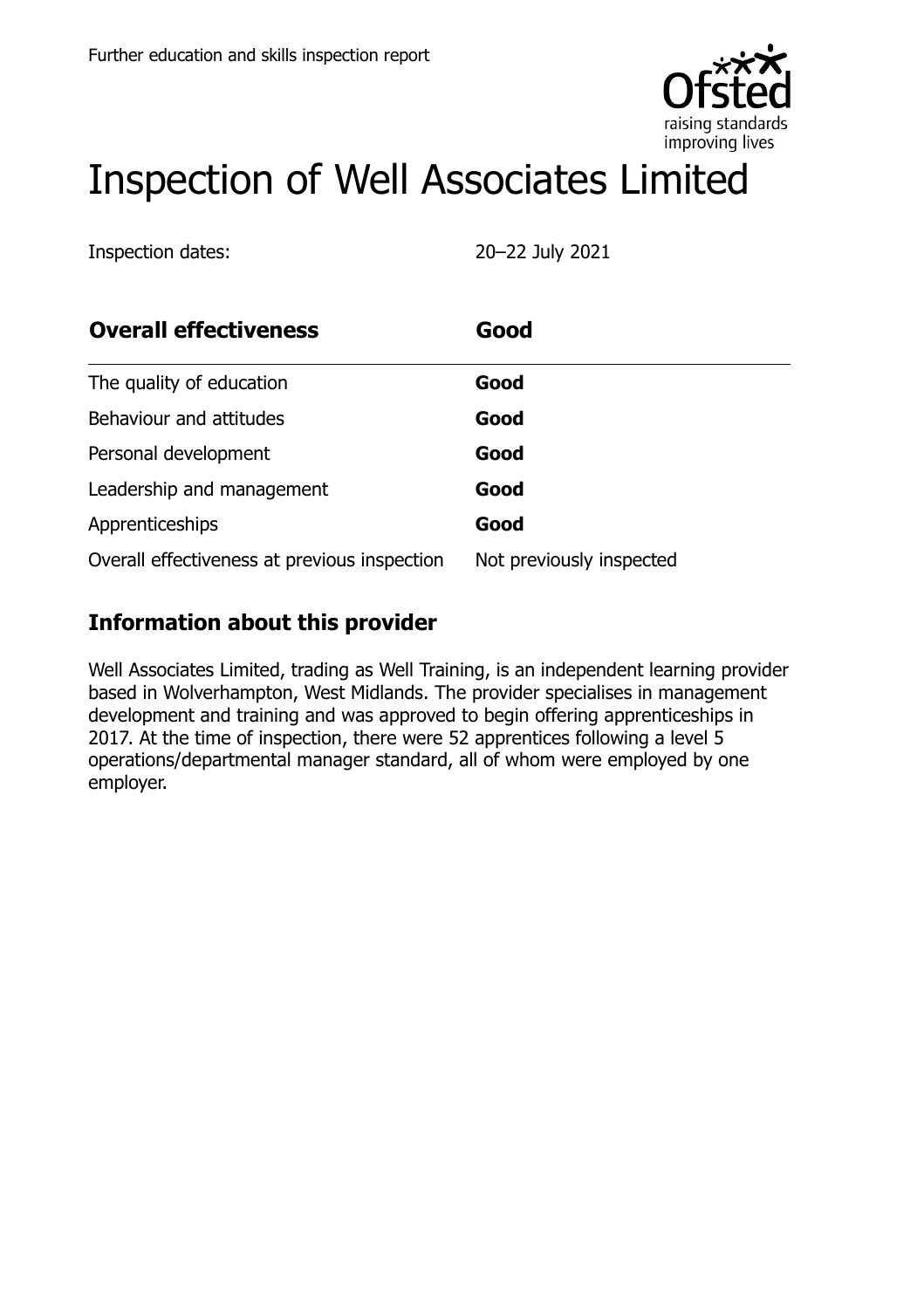

### **What is it like to be a learner with this provider?**

Apprentices enjoy their learning. They can clearly identify the links between what they are learning and how to apply their new knowledge and skills in the workplace. They value the way tutors tailor their learning to add the context they need to understand fully how they can use what they have learned to be better managers, and how to get the best from their teams.

Apprentices understand the career opportunities their apprenticeship offers, both within and beyond their employer, with a small but significant number of apprentices achieving promotion before completing their course. Not all apprentices fully understand the arrangements for end-point assessment, but those that do discuss how they are motivated to aim for a distinction grade.

Apprentices enjoy the interactive nature of learning sessions and feel this helps them to engage with and remember their learning well. They can clearly recall their learning and can identify how this is helping them in their day-to-day job roles. For example, one apprentice described how they needed to change their methods of communication when engaging with new members of staff to ensure their instructions were understood. As a result, apprentices and their teams benefit from the training they receive.

Apprentices feel safe and know how to keep themselves and their teams safe. They describe how the provider has worked with their employer during the COVID-19 (coronavirus) pandemic to support them with the relevant information and training they need to manage the changes they have faced in their lives and work.

#### **What does the provider do well and what does it need to do better?**

Leaders work well with the employer to develop learning programmes which meet the needs of both the apprentice and their employer. Through this partnership they have developed additional learning to support the aims of the employer and restructure the curriculum as necessary, to ensure that apprentices learn key concepts when most relevant to them. For example, when the employer was ready to reopen stores when national restrictions were relaxed, the curriculum was adapted to move change management training to earlier in apprentices' programmes. This subsequently helped apprentices to understand better how they can manage the changes that had been put in place and how to support their teams better. As a result, apprentices' skills are developed in a timely and relevant way to support their learning and their work.

Leaders demonstrate a clear understanding of the benefits the programme offers apprentices. They have worked well to ensure that learning was able to continue online throughout the challenges the provider, apprentices and their employer have faced during the pandemic. Apprentices were offered additional equipment, such as laptops, where they needed these to participate in learning. As a result, all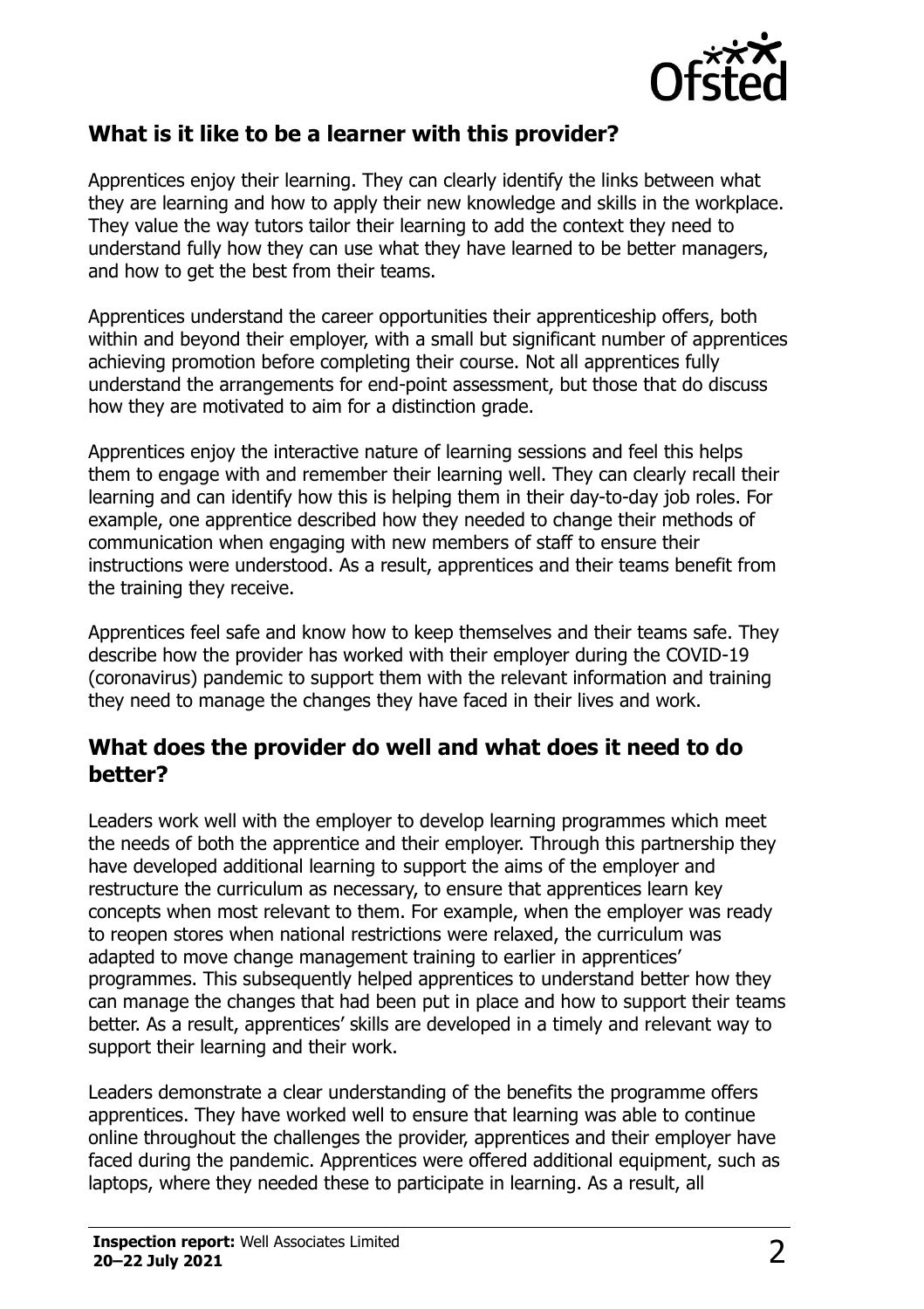

apprentices were able to continue their learning throughout the periods of national restrictions.

Leaders ensure that staff continually update their teaching and vocational skills through a programme of development opportunities, including both formal qualifications and training. For example, teaching staff have completed training on how to use technology to teach effectively online, and several staff are currently undertaking higher-level qualifications with other providers. As a result, staff are well equipped with current knowledge and skills to support apprentices through their learning.

Leaders have recently appointed a governance board with significant expertise and have developed appropriate terms of reference to ensure that governors hold leaders to account. The board understands and discusses convincingly the areas of the provider's apprenticeships which need to improve and demonstrate the steps it has taken so far to support this improvement. However, as yet, the newly formed board has not had the opportunity to tackle all of the areas it identified. As a result, the impact it has had on the quality of apprenticeships so far is limited.

Leaders monitor attendance and punctuality well. They hold monthly team meetings to review the attendance and progress of apprentices and communicate this information to the employer. Where necessary, leaders discuss any attendance issues with apprentices' line managers to ensure apprentices receive the support they need. As a result, apprentices' attendance at teaching sessions is high.

Leaders have developed an additional module in resilience and well-being which all apprentices complete as part of their learning. The module covers topics such as mental health and well-being and how apprentices can recognise the signs of potential issues in those around them, both at work and at home. As a result, apprentices receive the information they need to develop their own and their teams' resilience and independence, in addition to both physical and mental well-being.

Tutors support apprentices well to develop English and mathematics knowledge and skills. They use master classes in topics such as grammar and percentages and oneto-one coaching sessions to help apprentices to learn the skills they need to achieve their functional skills qualifications. Those apprentices who do not need to complete the qualifications are offered support and can attend teaching sessions. However, some do not take up this offer, even when initial assessment has indicated a development need. As a result, not all apprentices develop the English and mathematics skills they need to reach their potential.

Leaders work well with apprentices' managers to ensure they plan the opportunities they need to practise their new skills. For example, where apprentices do not have the opportunity within their job role to practise their newly learned knowledge or skills, managers support them by delegating relevant duties to them. As a result, apprentices can quickly apply what they learn in the workplace to embed their new skills.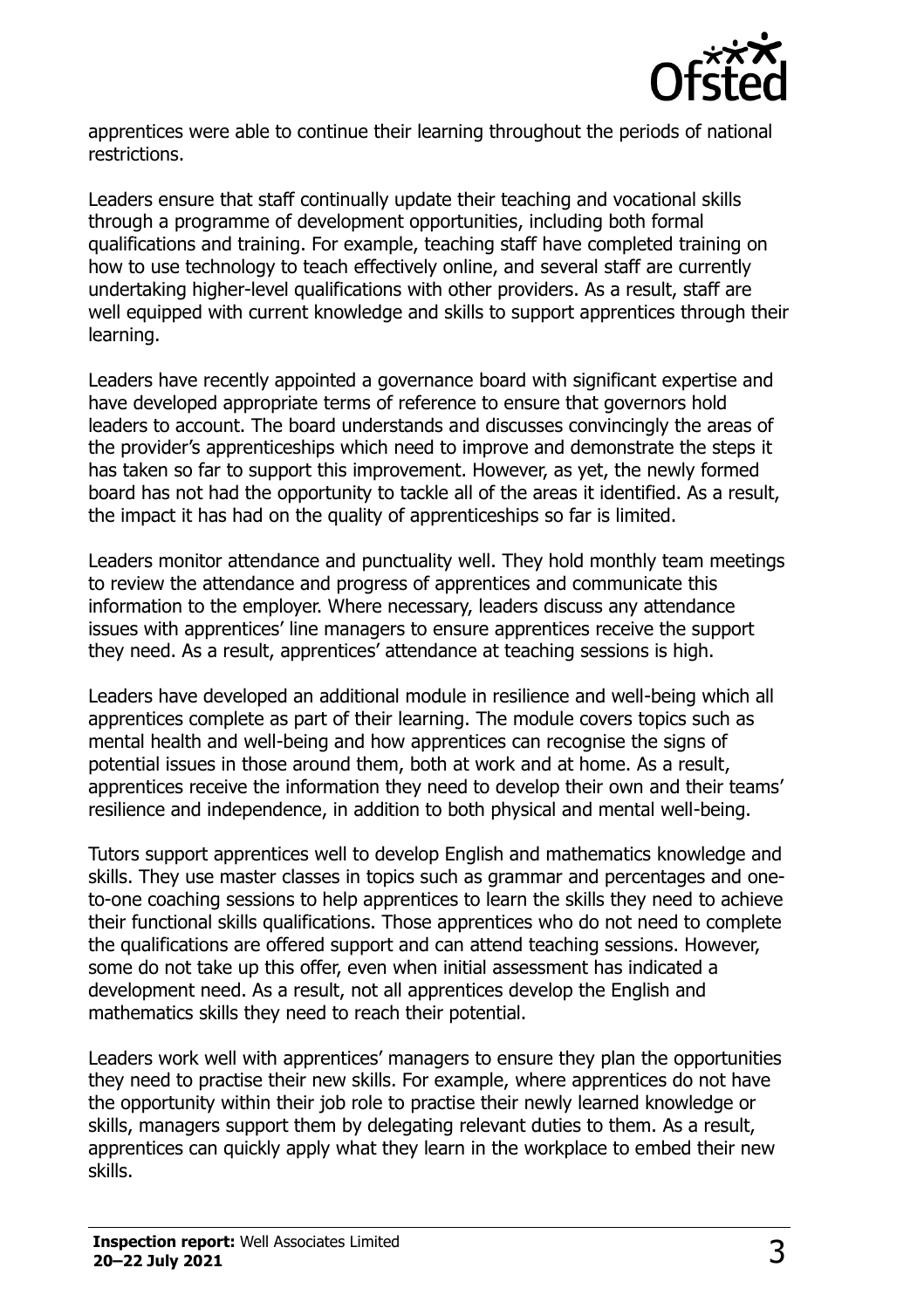

Teachers use a range of methods well to assess learning. They review pre-session assessments of apprentices' prior knowledge, conduct observations and use questioning during teaching sessions. Feedback from these assessments is often oral and – where they identify gaps in apprentices' knowledge – they fill them through one-to-one coaching sessions. As a result, coaches take apprentices' individual needs into account when planning their learning.

The provider supports apprentices with careers advice relevant to their current job roles and also to support their wider interests in other career opportunities or studies. Careers is a theme within teaching sessions and is discussed during apprentices' reviews. Leaders have recently purchased a new online platform which provides detailed and unbiased information on potential career paths and other opportunities for apprentices. However, this was purchased shortly before inspection and has not yet been shared with apprentices. Consequently, no evidence of engagement can yet be seen.

Teachers offer support to apprentices in pursuit of their interests outside of the established curriculum. A number of apprentices have changed their career aspirations as a result of following particular units of study. For example, one apprentice, who would like to go into teaching following the study of the mentoring unit as part of their apprenticeship, has received advice and support in understanding how to achieve this. Other apprentices are actively involved in charitable work in their local communities, with the support of their employer and the provider.

Coaches do not take a sufficiently holistic view of apprentices' starting points at the beginning of their programme. For example, apprentices complete assessments of their prior learning in English and mathematics and of their existing vocational knowledge and skills, but coaches do not assess apprentices' wider development needs, for example study skills, confidence or interpersonal skills. Where an individual need is identified, coaches support this in one-to-one sessions. However, this is not systematically planned. As a result, coaches do not ensure that all apprentices' needs are met swiftly enough.

Tutors' written feedback is not always sufficiently developmental to allow apprentices to understand how to improve their work. Tutors sometimes place too much focus on the achievement of units, and feedback does not provide apprentices with sufficient information to understand what they need to do to improve. As a result, feedback does not always identify what an apprentice needs to develop to meet their potential.

# **Safeguarding**

The arrangements for safeguarding are effective.

The designated safeguarding lead (DSL) and deputy have completed appropriate training to carry out their roles. The DSL has ensured that all staff have completed appropriate safeguarding training and training on other topics such as the risks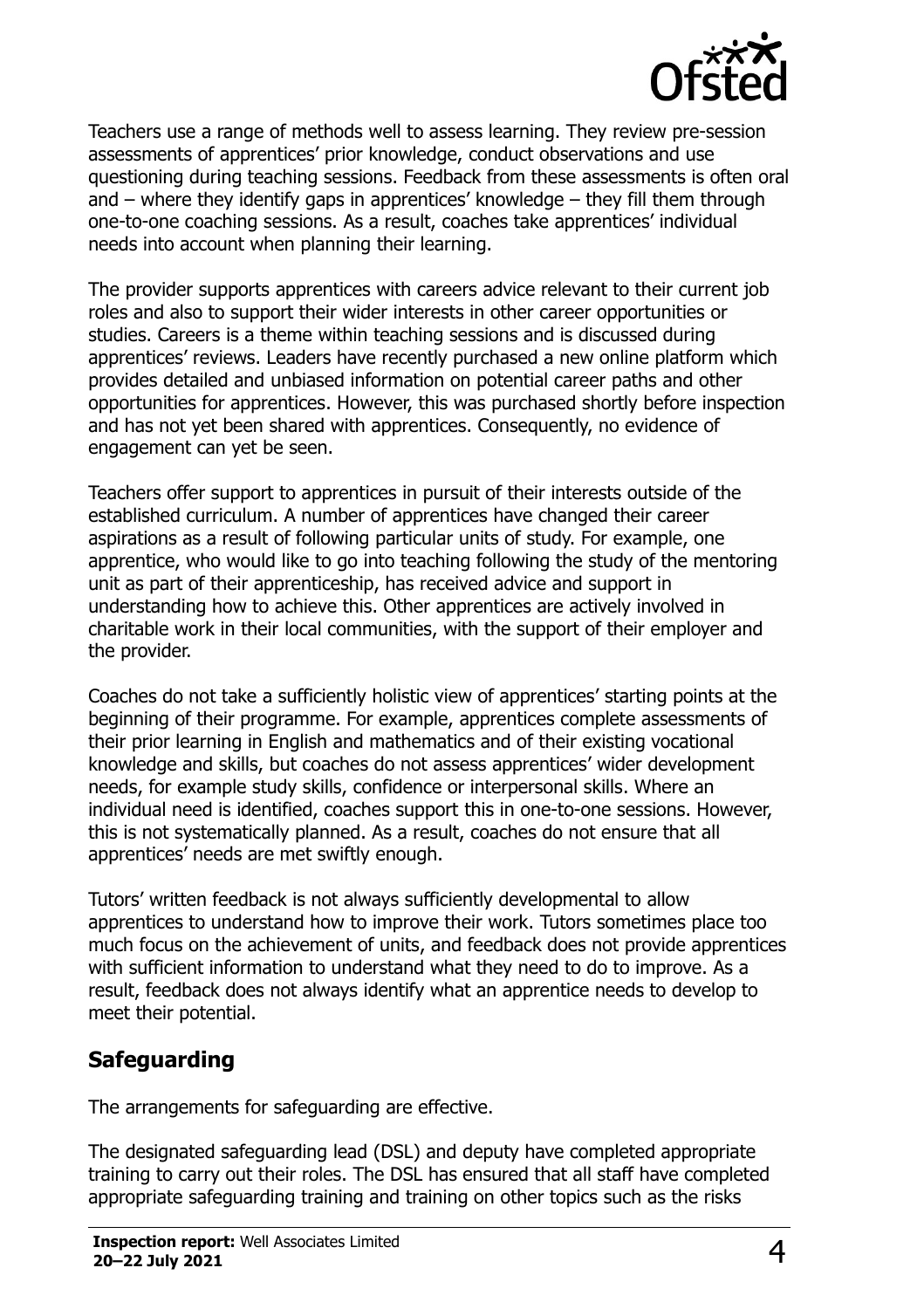

associated with radicalisation and extremism. They use this training well to develop apprentices' understanding of how to keep themselves safe.

Coaches provide safeguarding-related training to apprentices as part of regular 'hottopic' sessions throughout their programme. Coaches subsequently review these topics with apprentices during reviews to develop apprentices' understanding.

Apprentices demonstrate an understanding of the topics they have been taught and articulate well how these topics relate to them. For example, during the pandemic a number of apprentices and their staff were lone working. Apprentices could clearly identify the risks associated with this and the steps they took to keep themselves and their colleagues safe. Most apprentices identify and value the 'hot-topic' sessions on personal safety that cover aspects of bullying, harassment and stalking as being particularly relevant to their work.

Apprentices feel safe and know how to access help if they need it. They understand the steps the provider has taken to keep them safe when learning online and how these extend to their everyday lives.

## **What does the provider need to do to improve?**

- Leaders must ensure that all apprentices develop sufficiently their knowledge and skills in English and mathematics throughout their programmes to ensure they make the progress of which they are capable.
- Leaders must ensure that all feedback is sufficiently developmental to ensure that apprentices know what they need to do to reach their full potential.
- Leaders must ensure that that an assessment of apprentices' wider skills needs takes place at the start of their programmes and is used to inform the planning of learning.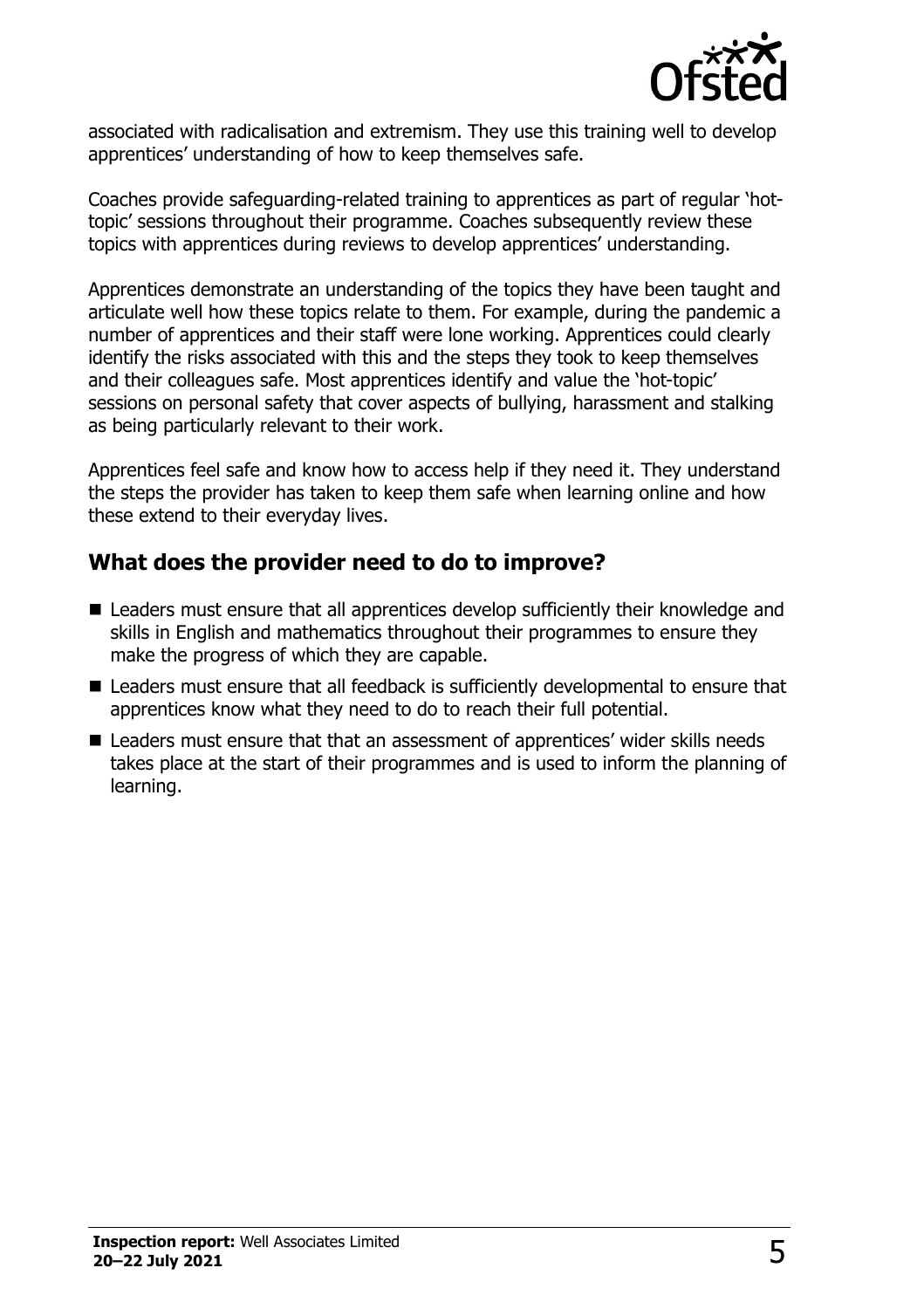

# **Provider details**

| Unique reference number     | 1270876                                                                  |
|-----------------------------|--------------------------------------------------------------------------|
| <b>Address</b>              | Express & Star Building,<br>51-53 Queens St.<br>Wolverhampton<br>WV1 1ES |
| <b>Contact number</b>       | 07863 326 027                                                            |
| Website                     | https://welltraining.co.uk/                                              |
| <b>Principal/CEO</b>        | Lindsey Flynn                                                            |
| <b>Provider type</b>        | Independent learning provider                                            |
| Date of previous inspection | Not previously inspected                                                 |
| <b>Main subcontractors</b>  | <b>None</b>                                                              |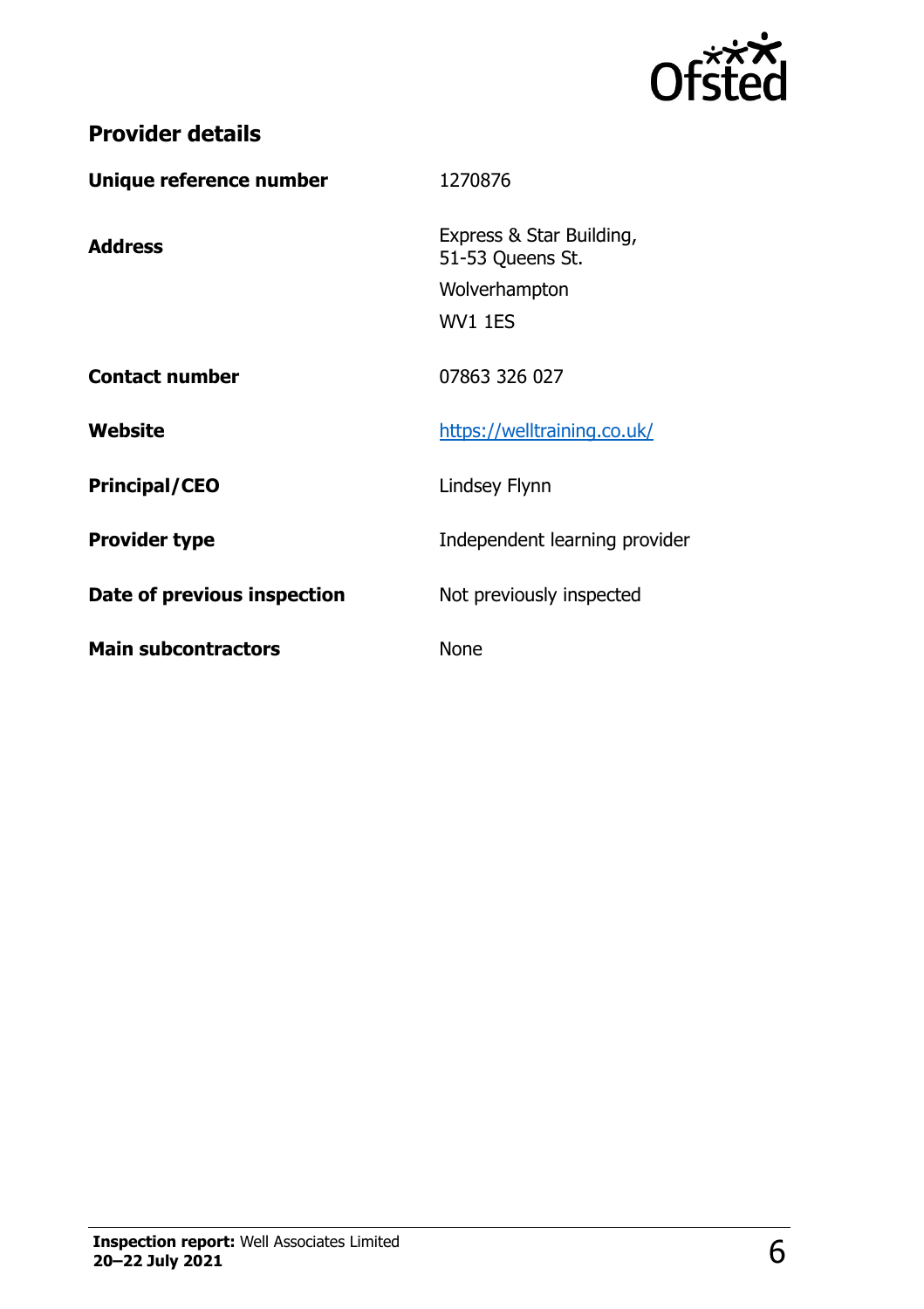

# **Information about this inspection**

The inspection team was assisted by the chief executive, as nominee. Inspectors took account of the provider's most recent self-assessment report and development plans, and the previous inspection report. The inspection was carried out using the [further education and skills inspection handbook](http://www.gov.uk/government/publications/further-education-and-skills-inspection-handbook-eif) and took into account all relevant provision at the provider. Inspectors collected a wide range of evidence to inform judgements including observing learning sessions, scrutinising learners' work, seeking the views of learners, staff and other stakeholders, and examining the provider's documentation and records.

#### **Inspection team**

Stuart Collett, lead inspector Her Majesty's Inspector Bev Ramsell **Her Majesty's Inspector**